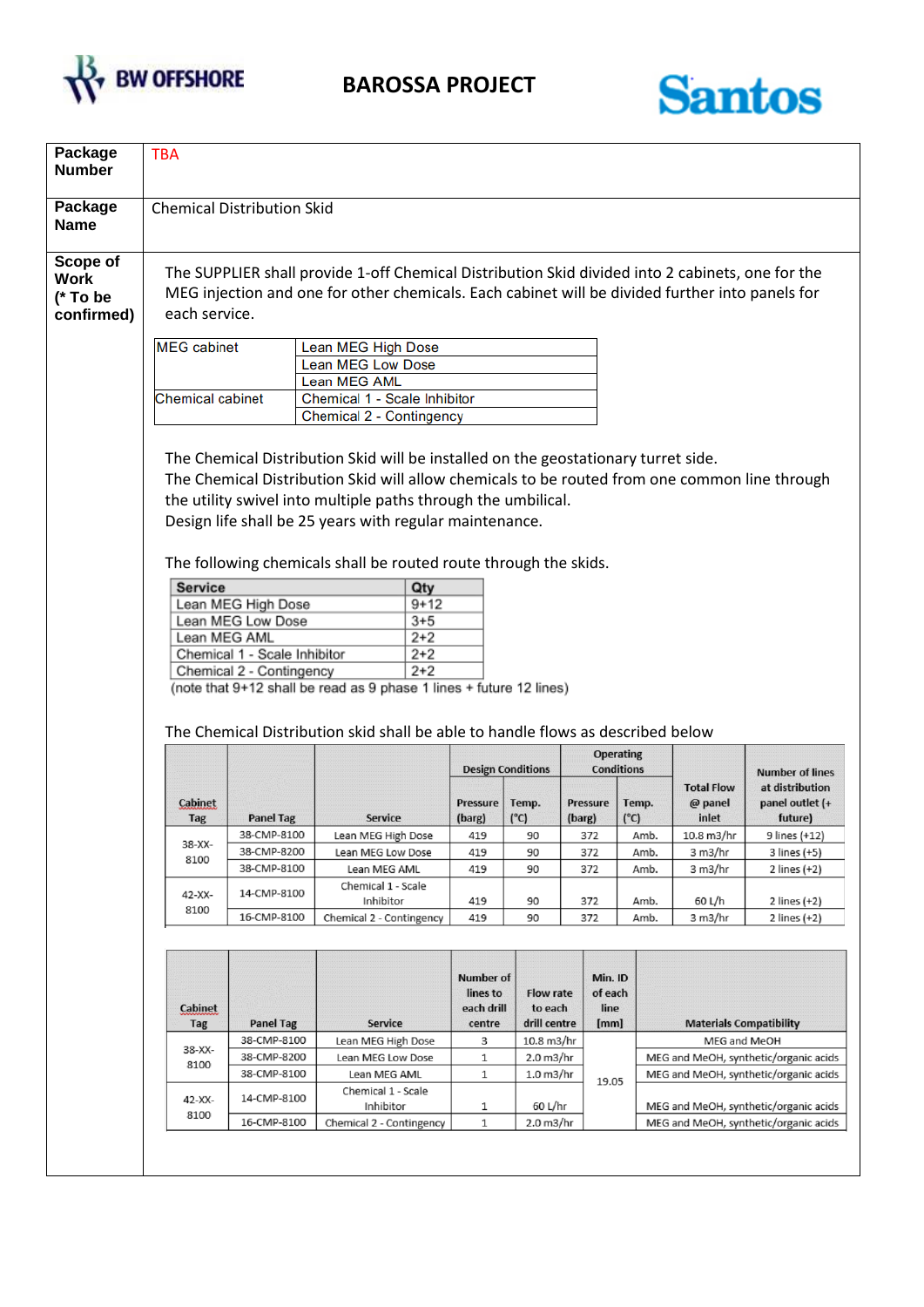

**BAROSSA PROJECT**

## Santos

## Notes:

- 1. Additional 10% margin to be considered on all flow rates.
- 2. Chemical/MEG utility paths to maintain solids content to cleanliness of SAE AS 4059 Class 8B-F.
- 3. Properties of lean MEG (85 wt% MEG, 15% water): density range: 1050 1150 kg/m3 @ 20°C, viscosity at 10°C: 20cP.
- 4. Properties of Scale Inhibitor density range: 1050 1150 kg/m3 @ 20°C, viscosity at 10°C: 20cP.
- 5. AML (annulus management line) shall be bi-directional to support well annulus pressure bleed operation where annulus fluid (NaBr solution) flows to the FPSO from susbea.
- 6. Minimum tubing size is 3/4".

The following components shall be provided and specified in the bid:

- Cabinets (shall be made of AISI 316L)
- Actuated isolation valves
- Flowmeters (shall all be Coriolis type)
- Pressure indicator transmitters
- Remote adjustable chemical injection valves (only for chemical lines)
- Flow indicators (shall all be Variable Area Flow Meter type)
- Pressure indicators
- Non-return valves

• Internal tubings / pipes (material for all interface fittings and tubing inside the distribution cabinet shall be UNS S31354 (6Mo). Material selection to be confirmed based on the chemical properties.)

- Tubing valves
- Junction boxes and internal cabling as needed

The complete assembly shall be subject for design verification by DNV in accordance with this specification. Equipment has been identified as Equipment Category I as per DNVGL OS-E201. Fabrication and testing shall be witnessed by DNVGL and a final certificate of conformity with this specification shall be issued by DNVGL.

DNVGL scope of work shall be:

- Design approval documented by design verification report or type approval certificate.
- Pre-production meeting (If required by DNVGL).
- Survey during fabrication.
- Witness final functional and pressure tests, as applicable.
- Review fabrication record.
- Certificate of Conformity.
- Product certificate.
- EX Certification.
- IP Rate Certification.

The Supplier is responsible for establishing contact during start-up of the project and to fulfil requirements / obligations with DNVGL.

All relevant documentation shall be sent to DNVGL and SUPPLIER for review and approval. SUPPLIER shall deliver Certificate of Compliance for the whole scope of supply.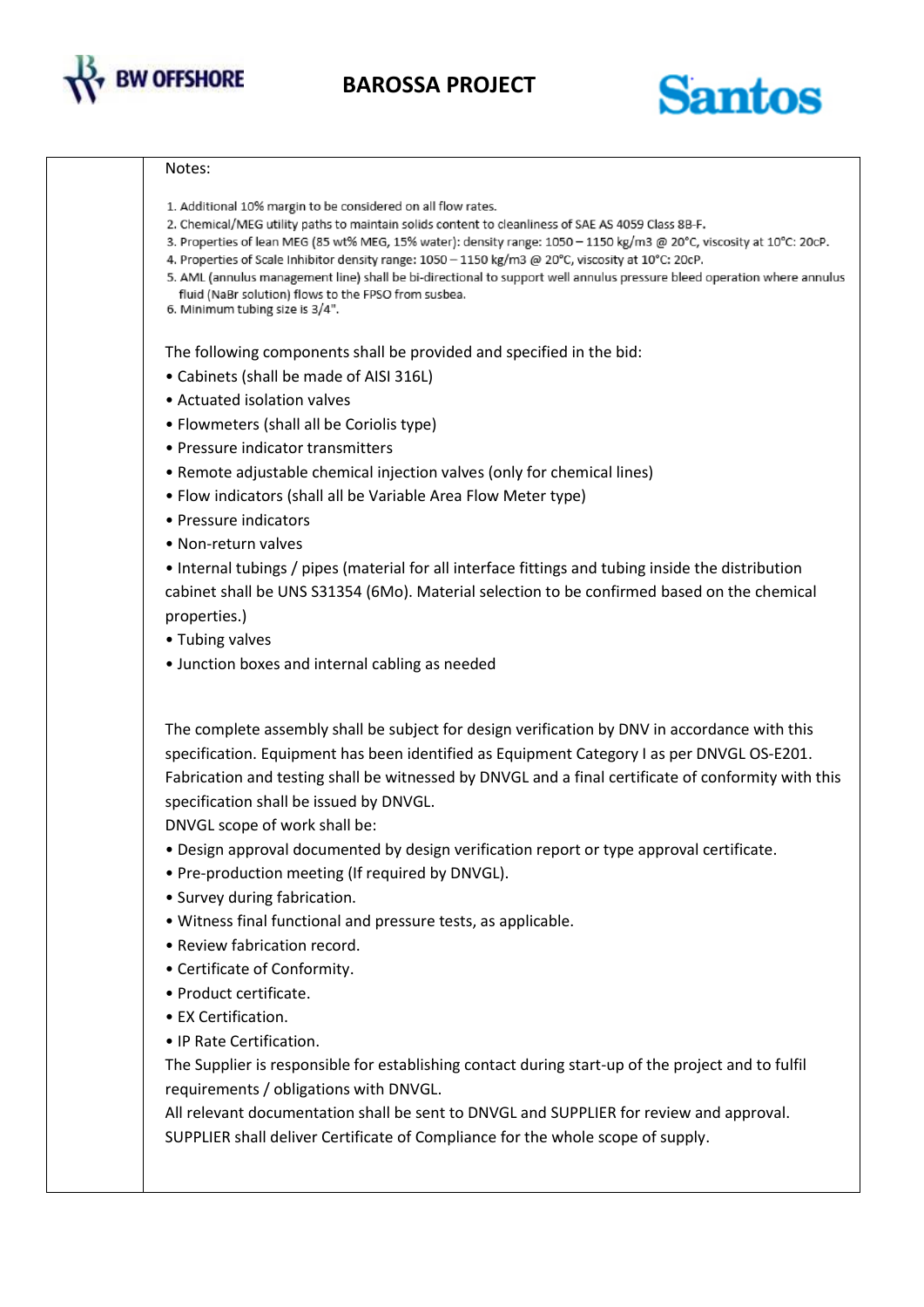

## **BAROSSA PROJECT**



The SUPPLIER's Work includes completion of the CDS and all the associated services and supplies including, but not limited to:

a) Project Management, Engineering Management, Project Control, Document Control, Quality Assurance and any other services required for the quality and timely execution of the Work. Including certification and compliance activities as required by ICP and Class

b) Engineering services needed to undertake agreed scope of work such as GA drawings, assembly drawings, calculations, specifications, design basis, design briefs, analysis, shop drawings, temporary support drawings etc.

c) Procurement, Prefabrication, Assembly & testing of CDS and CDS equipment forming part of the agreed scope of work.

f) Storage of all procured items until required. Provide suitable secure and climate-controlled warehousing and storage facilities, warehouse staff, and handling in SUPPLIER's yard for receipt, storage and retrieval of all supplied Items.

g) Provide departmentally independent quality control inspectors to verify the quality of all materials, and prefabrication/fabrication work.

h) Mechanical completion and pre-commissioning of all items and equipment part of the scope of work. SUPPLIER to provide all services and consumables for the work.

i) Preservation and preparation for loadout of agreed scope of work.

j) Provide all final documentation, design documentation (MRB), vendor documentation, construction and completions dossiers, operating & maintenance manuals.

The SUPPLIER's Scope of Work further includes the provision of:

a) Office, assembly and construction facilities, management, labor, plant, tools, equipment and consumable supplies.

b) Services not directly described in contract or this document, but which form a natural part of the agreed scope of work. I.e 3rd party coordination, participation in meeting with Client, etc.

The Work shall be carried out in accordance with DNV Class requirements, ICP-Verification Scheme and Project Standards.

It shall be understood that anything not mentioned in the Specifications but required by Classification Society (CS) or Regulatory Bodies listed herein shall be provided by SUPPLIER.

All materials shall be new and unused.

Estimated contract award: Q4 2021 Estimated delivery: Q3 2022 FCA factory